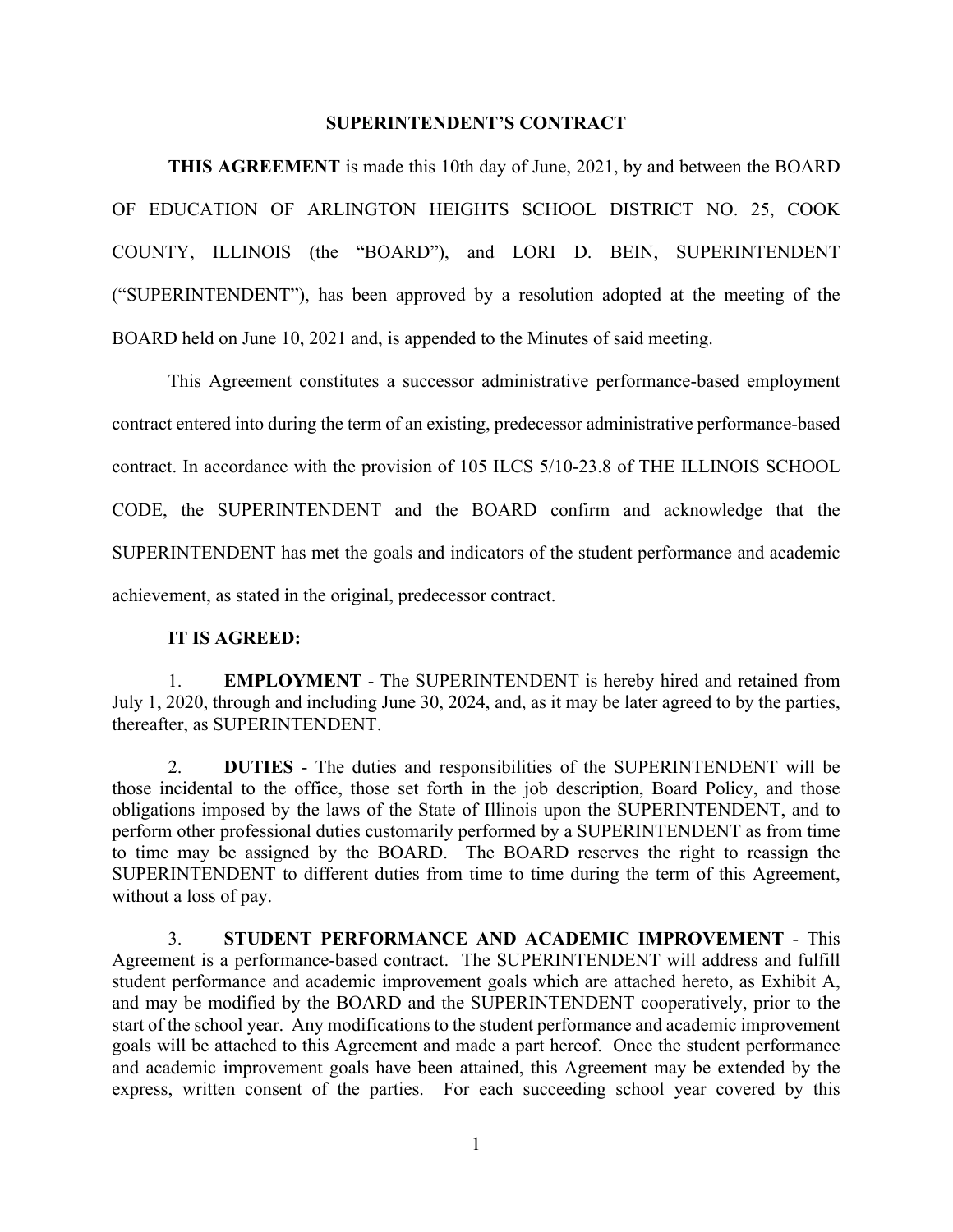Agreement, new student performance and academic improvement goals will be developed prior to the next school year and made a part hereof.

4. **SALARY** - In consideration of the annual salaries as set forth below, the SUPERINTENDENT hereby agrees to devote her entire time, skill, labor and attention to her employment, during the term of this Contract, in order to faithfully perform the duties of Superintendent of Schools.

| July 1, 2020 – June 30, 2021: | Two Hundred Thirty Thousand Two Hundred Eighty-Four<br>Dollars (\$230,284.00), which includes payment for ten (10)<br>unused vacation days at her current per diem in lieu of using<br>said days. |
|-------------------------------|---------------------------------------------------------------------------------------------------------------------------------------------------------------------------------------------------|
| July 1, 2021 – June 30, 2022: | Two Hundred Forty-Four Thousand and One Hundred One<br>Dollars (\$244,101.00)                                                                                                                     |
| July 1, 2022 – June 30, 2023: | Two Hundred Fifty-One Thousand and Four Hundred<br>Twenty-Four Dollars $(\$251,424.00)$                                                                                                           |
| July 1, 2023 – June 30, 2024: | Two Hundred Fifty-Eight Thousand and Nine Hundred Sixty-<br>Seven Dollars (\$258,967.00)                                                                                                          |

Salary will be paid in equal installments in accordance with the BOARD policy governing payment of salary to other certificated members of the professional administrative staff, less such amounts as provided for in this Contract, and other amounts required by law. The BOARD retains the right to increase the annual gross salary and/or fringe benefits of the SUPERINTENDENT during the life of this Contract, provided that the salary and/or fringe benefits adjustment(s) will not be lower than the annual salary and fringe benefits paid by the BOARD for the preceding contract year. Any adjustment in compensation and/or fringe benefits made during the life of this Contract will be in writing, approved by the BOARD, signed by the Board President, and will become a part of this Contract. It is provided, however, that by doing so it will not be considered that the BOARD has entered into a new agreement with the SUPERINTENDENT nor that the termination date of this Contract has been in any way extended. The BOARD and the SUPERINTENDENT, however, may enter into subsequent agreements or extensions of this Contract for additional periods of time, if both parties agree, and the agreement is reduced to writing.

As additional salary, the BOARD agrees to pay the ADMINISTRATOR Seven Thousand Six Hundred and Eighty-four Dollars (\$7,684.00) annually. This stipend shall be payable in 24 equal installments on or before the 15<sup>th</sup> and 30<sup>th</sup> day of each month in accordance with the approved work year and payroll calendar.

## 5. **PERFORMANCE SALARY INCREASE AND BONUS –**

In addition, for the 2022-2023 and 2023-2024 contract years, the SUPERINTENDENT may be entitled to an annual performance salary increase and/or performance bonus, based on the following: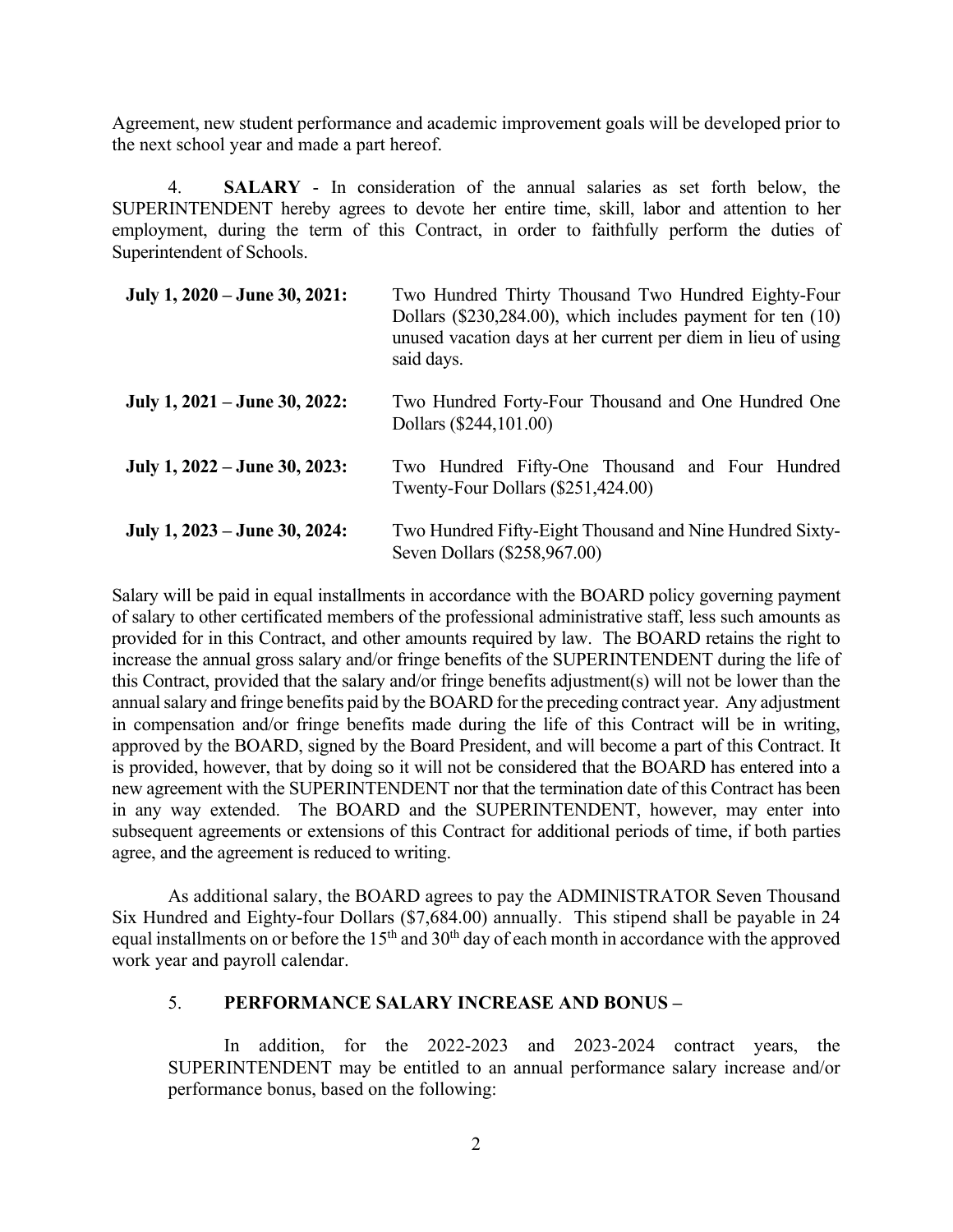- A. If the SUPERINTENDENT'S annual overall performance rating is that of "excellent," the Board shall increase the annual salary by an additional two percent (2%) for the given contract year.
- B. If the SUPERINTENDENT'S annual overall performance rating is that of "proficient," the Board shall increase the annual salary by an additional one percent (1%) for the given contract year.
- C. In the 2022-2023 or 2023-2024 contract years, the SUPERINTENDENT shall be entitled to a performance bonus which shall equal to an additional salary percentage amount of between one and two percent (1%-2%) which is dependent on the SUPERINTENDENT meeting annual goals and indicators and other parameters as agreed to by the Parties prior to the beginning of the applicable contract year.
- D. However, under no circumstance shall the annual TRS creditable earnings for each contract year of this Agreement increase more than six percent (6%) over the preceding contract year. The SUPERINTENDENT'S annual salary shall be adjusted in June of each contract year to guarantee that the total TRS creditable earnings for each contract year equal and not exceed a six percent (6%) increase from the previous contract year's total reported TRS creditable earnings. The SUPERINTENDENT'S total earnings shall be reviewed by the SUPERINTENDENT and the BOARD no later than June 15<sup>th</sup> of each contract year to verify that the SUPERINTENDENT'S total increased TRS creditable earnings each year do not exceed a six percent (6%) increase.

6. **TEACHERS' RETIREMENT SYSTEM CONTRIBUTION** - In addition to the salary paid to the SUPERINTENDENT by the BOARD as expressed in Section 4, the BOARD will pick up and pay on the SUPERINTENDENT'S behalf, the SUPERINTENDENT'S entire contribution to the Illinois Teachers' Retirement System ("TRS") pursuant to the *Illinois Pension Code*. It is the intention of the parties to qualify all such payments picked up and paid by the BOARD on the SUPERINTENDENT'S behalf as employer payments pursuant to Section 414(h) of the *Internal Revenue Code of 1986*, as amended. The SUPERINTENDENT will have no right or claim to the funds so remitted except as they may subsequently become available upon retirement or resignation from TRS. The SUPERINTENDENT does not have the option of choosing to receive the contributed amounts directly instead of having those contributions paid by the BOARD to TRS. These contributions are made as a condition of the SUPERINTENDENT'S employment for his/her future service, knowledge and experience.

However, if legislation is enacted that limits the BOARD'S ability to perform its obligations under this paragraph, the BOARD will pay the difference to the SUPERINTENDENT as salary to the extent the BOARD'S total cost for salary and pickup of the TRS contribution equals the BOARD'S total cost before enactment of such legislation. The implementation herein shall be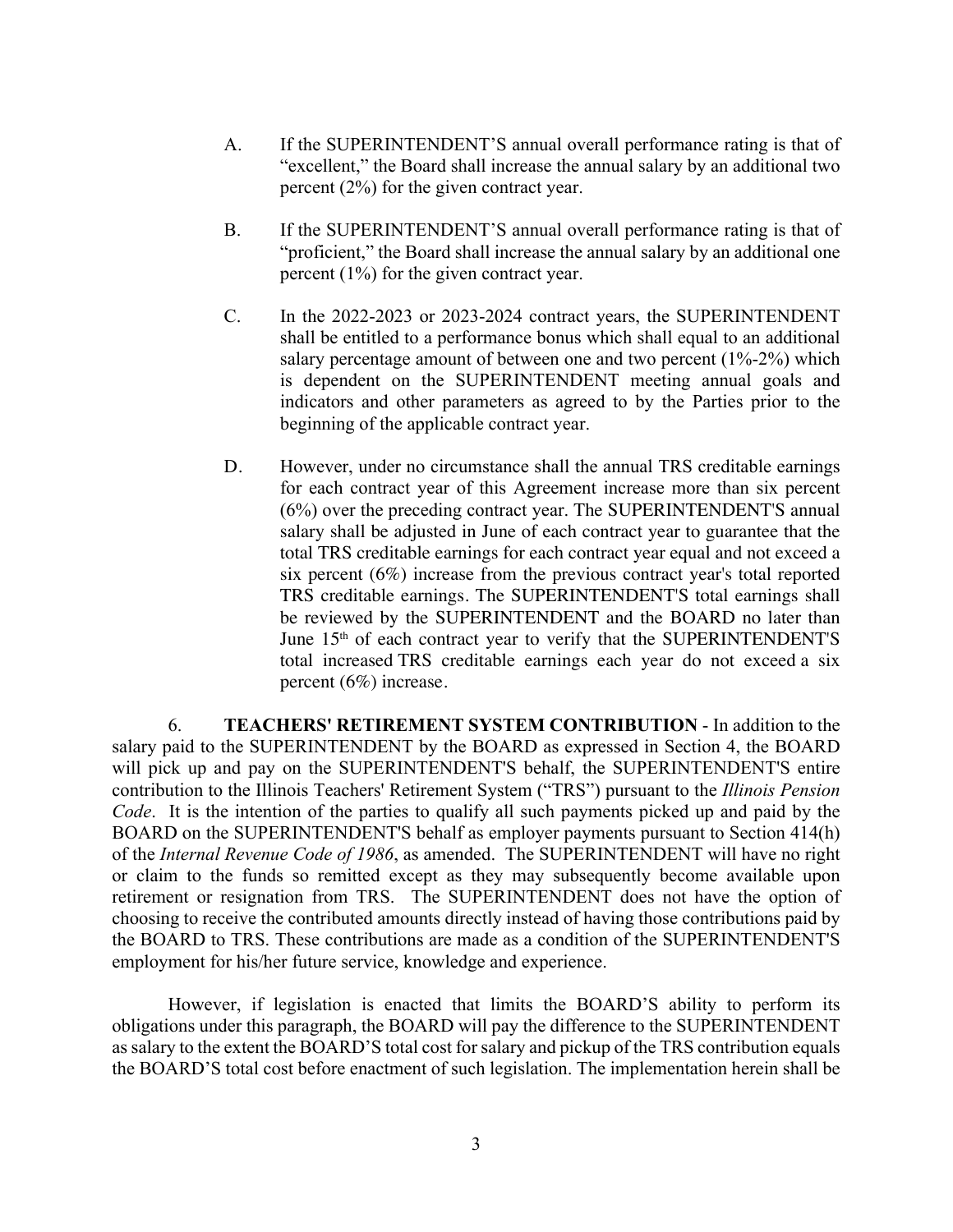in implementation of this provision of this Agreement and shall not constitute or require an amendment to this Agreement.

7. **TEACHERS' HEALTH INSURANCE SECURITY FUND CONTRIBUTION -**  The BOARD will pick up and pay on the SUPERINTENDENT'S behalf, the SUPERINTENDENT'S entire required contribution to the Teachers' Health Insurance Security ("THIS") fund. The BOARD will remit this contribution to the Illinois Teachers' Retirement System ("TRS") as the THIS fund's collection agent.

8. **LICENSE** - The SUPERINTENDENT will furnish to the BOARD, during the term of this Agreement, a valid, appropriate, and properly registered license to act as SUPERINTENDENT, in accordance with the laws of the State of Illinois and as directed by the BOARD.

9. **OTHER WORK** - Only with the prior approval of the BOARD, the SUPERINTENDENT may undertake consultative work, speaking engagements, writing, lecturing, or other professional duties and obligations.

10. **HOSPITALIZATION/MAJOR MEDICAL INSURANCE** – The BOARD shall provide access to group major medical health and hospitalization insurance to the SUPERINTENDENT and his/her eligible dependent family members during the term of this Agreement. The SUPERINTENDENT shall pay the same amount as the District's certified employees for the plan coverage chosen.

11. **RETIREMENT** – Upon her retirement from employment by the BOARD the SUPERINTENDENT shall receive a post-retirement, lump sum payment of Fifteen Thousand Dollars (\$15,000.00). Said payment shall be paid after the Superintendent's final work day and after receipt of the Superintendent's final paycheck for regular earnings.

## 12. **TERMINATION OF AGREEMENT** - This Agreement may be terminated by:

- A. Mutual agreement of the parties.
- B. Retirement. Should the SUPERINTENDENT desire to retire before the expiration of this Agreement, however, he/she shall give six (6) months' notice of same to the BOARD, provided, however, that the SUPERINTENDENT may be required to finish the school year in which such notice is given.
- C. Disability of the SUPERINTENDENT. Should the SUPERINTENDENT become physically or mentally disabled from performing any substantial duty for a period of ninety (90) consecutive days after exhaustion of all paid leave due his/her then, the BOARD may, at its option, terminate the SUPERINTENDENT'S employment upon thirty (30) days written notice to the SUPERINTENDENT and the opportunity for a hearing before the BOARD on the issues of disability and ability to perform any substantial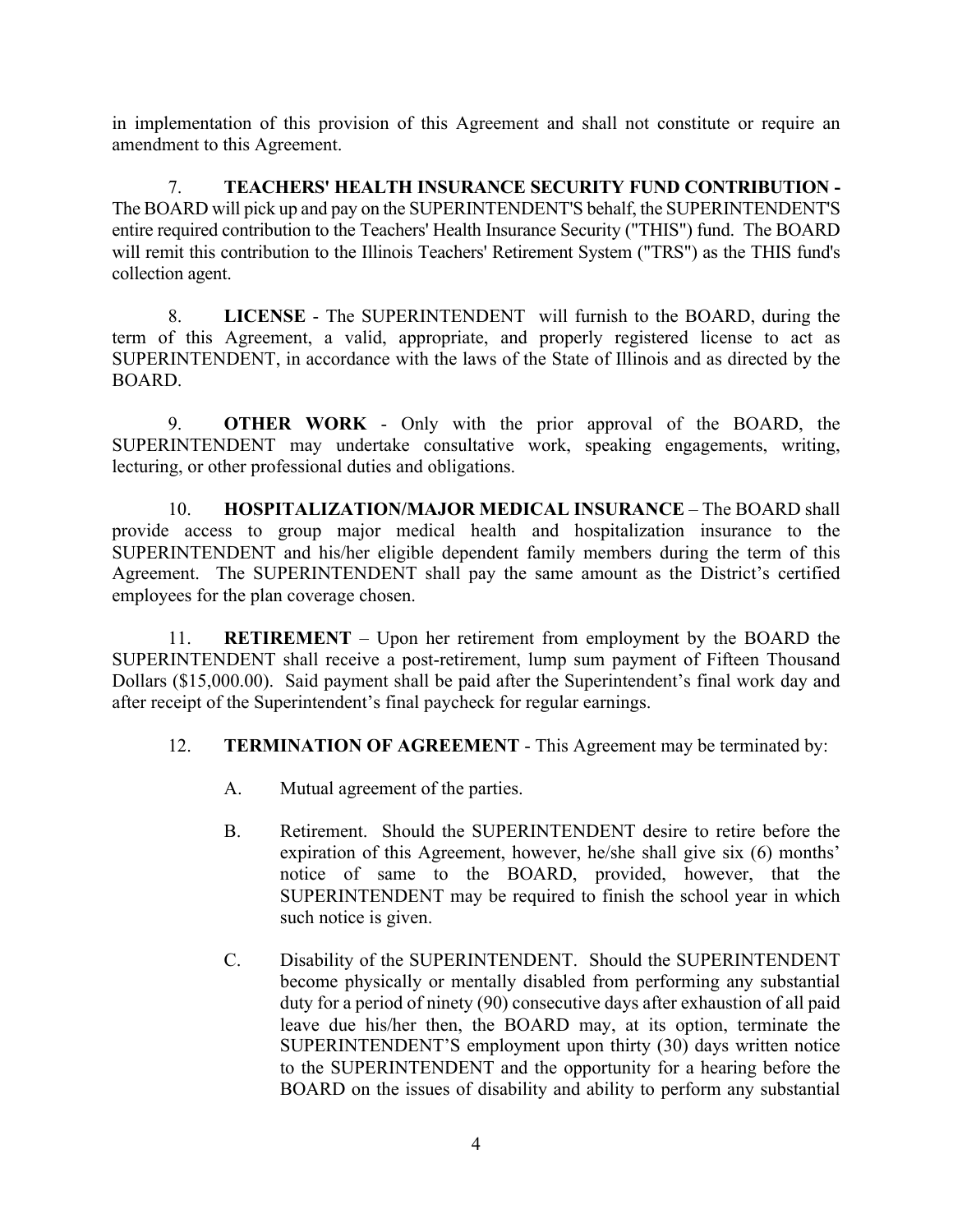duty. Upon termination for this reason, the BOARD shall have paid the SUPERINTENDENT for any accumulated but unused sick or other paid leave at the SUPERINTENDENT'S per diem salary rate prior to the time of termination.

- D. Discharge for cause. "For cause" shall mean any conduct, act, or failure to act by the SUPERINTENDENT, which is detrimental to the best interests of the School District, as determined by the BOARD. Reasons for discharge for cause shall be given in writing to the SUPERINTENDENT, who shall be entitled to notice and a hearing before the BOARD to discuss those causes. If the SUPERINTENDENT chooses to be accompanied by legal counsel, the SUPERINTENDENT shall bear any costs therein involved. The BOARD hearing shall be conducted in closed session. The BOARD will not arbitrarily or capriciously call for the dismissal of the SUPERINTENDENT.
- E. Death of the SUPERINTENDENT.
- F. Resignation, upon ninety (90) school days' notice.

Nothing will prohibit the BOARD from suspending the SUPERINTENDENT without pay pending completion of the requirements of this Section. After the effective date of dismissal, the SUPERINTENDENT will not be entitled to any further payments of compensation of any kind under this Agreement, except that the SUPERINTENDENT will be entitled to any vested benefits payable under the terms and provisions of the Illinois Teachers' Retirement System.

13. **PROFESSIONAL ORGANIZATIONS** – Subject to the prior approval of the BOARD, the BOARD shall pay the cost of the SUPERINTENDENT'S annual membership dues in up to three (3) state or national professional organizations commensurate with the duties of the SUPERINTENDENT.

14. **VACATION, SICK AND PERSONAL LEAVE** - The SUPERINTENDENT shall receive thirty (30) work days of vacation annually, exclusive of legal school holidays. Prior to using any amount of vacation, the SUPERINTENDENT shall record the absence in the District's electronic absence system and notify the Board President. Vacation in excess of three (3) consecutive work days shall be taken subject to the prior approval of the Board President. The Parties agree that the SUPERINTENDENT shall utilize all vacation prior the end of this Agreement and that the SUPERINTENDENT shall not be entitled to payment for unused vacation days at the conclusion of this Agreement.

The SUPERINTENDENT shall receive the same number of sick and personal leave days annually as are provided to the District's certified employees. However, on the date of this Agreement execution, the Board shall grant One Hundred Seventy Days (170) sick leave days, which shall be immediately available for use. Unused sick days may accumulate to a maximum of three hundred and forty (340) days. At the end of the fiscal year unused personal leave days will automatically be converted into unused sick days. No compensation will be provided for unused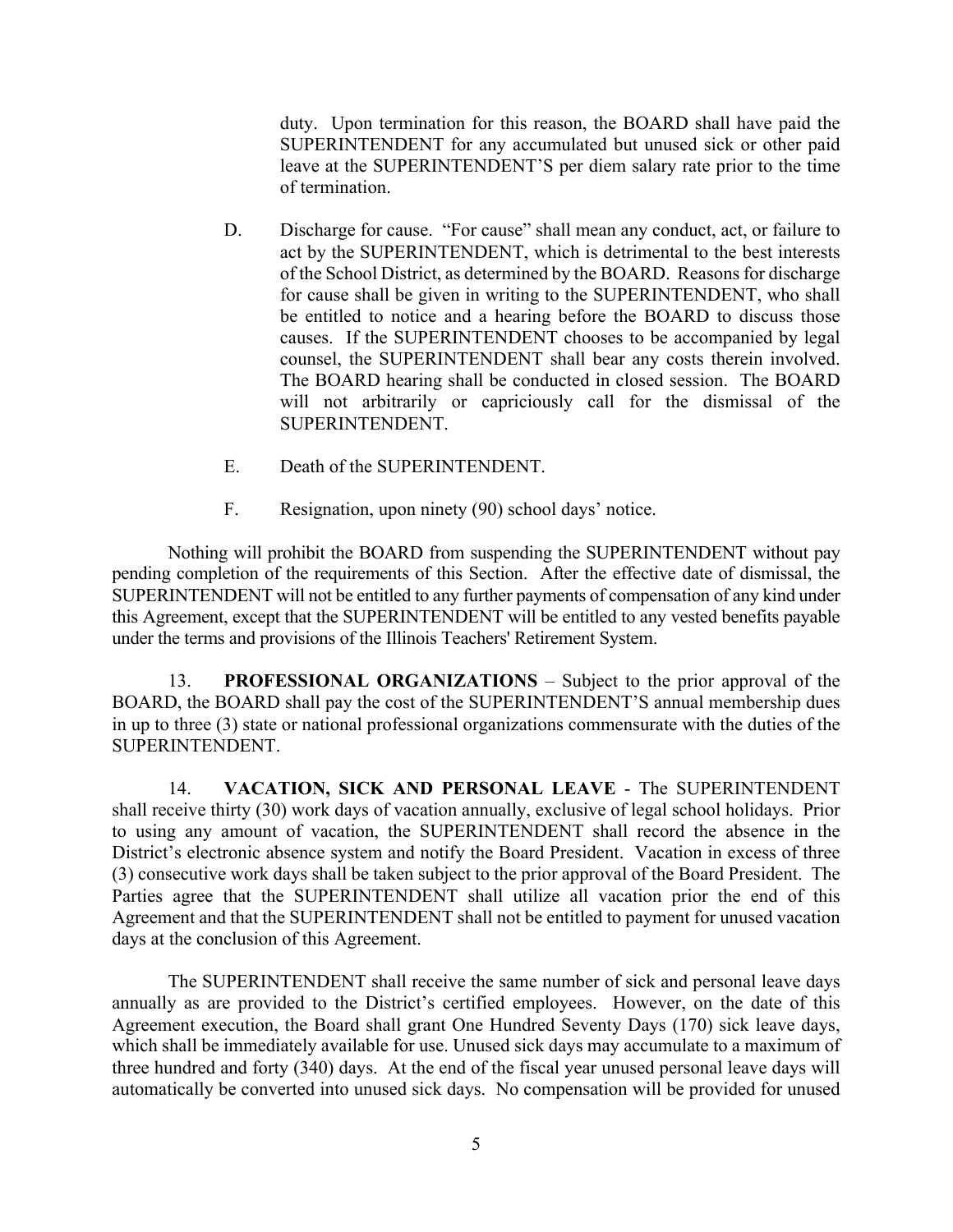sick or personal leave days at the conclusion of this Agreement. Prior to using any sick or personal leave days, the SUPERINTENDENT shall record the absence in the District's electronic absence system. The SUPERINTENDENT shall also be required to participate in the District 25 Sick Leave Bank. Documents are available on the District 25 website.

15. **LIFE INSURANCE** - The BOARD will provide a term life insurance policy for the SUPERINTENDENT during the term of this Agreement in the face amount of one and onehalf times the base salary. The first \$50,000 in coverage premiums shall be paid by the SUPERINTENDENT with the balance paid by the BOARD.

16. **PROFESSIONAL DEVELOPMENT LEAVE** – The SUPERINTENDENT may use up to 10 days annually for professional development and/or attendance at state or national conferences. Such absences will require prior BOARD approval.

17. **TRANSPORTATION ALLOWANCE** - As a condition of employment, the SUPERINTENDENT is required to have a personally owned automobile or other vehicle for business purposes. The SUPERINTENDENT will bear all costs associated with the purchase, upkeep and maintenance of said vehicle. As the SUPERINTENDENT will be required to travel between campuses and make other business-related trips including, but not limited to, meetings with District representatives, attorneys, auditors, parents and constituents, it is recognized that the SUPERINTENDENT will incur certain expenses of a business nature for the use of said vehicle. The BOARD agrees to provide to the SUPERINTENDENT a stipend in the amount of \$500.00 per month for all auto expenses of the SUPERINTENDENT while on any District business, exclusive of routine commuting costs.

18. **WELLNESS/MEDICAL EXPENSE -** The SUPERINTENDENT shall have an annual physical exam and the BOARD will reimburse the SUPERINTENDENT for the cost of such examination, not to exceed \$1,000 each year unless otherwise covered by District insurance. The SUPERINTENDENT shall share the results with the Board President, and the Board President shall handle the results in a confidential manner.

19. **NOTICE** - Any notice or communication permitted or required under this Agreement will be in writing and will become effective on the day of mailing thereof by first class mail, registered mail, or certified mail, postage prepaid, addressed:

| If to the BOARD, to:          | <b>BOARD OF EDUCATION</b><br>Arlington Heights School District No. 25<br>1200 S. Dunton Ave.<br>Arlington Heights, IL 60005 |
|-------------------------------|-----------------------------------------------------------------------------------------------------------------------------|
| If to the SUPERINTENDENT, to: | Dr. Lori Bein                                                                                                               |

(or at the last address of the SUPERINTENDENT contained in official Business Office records of the BOARD).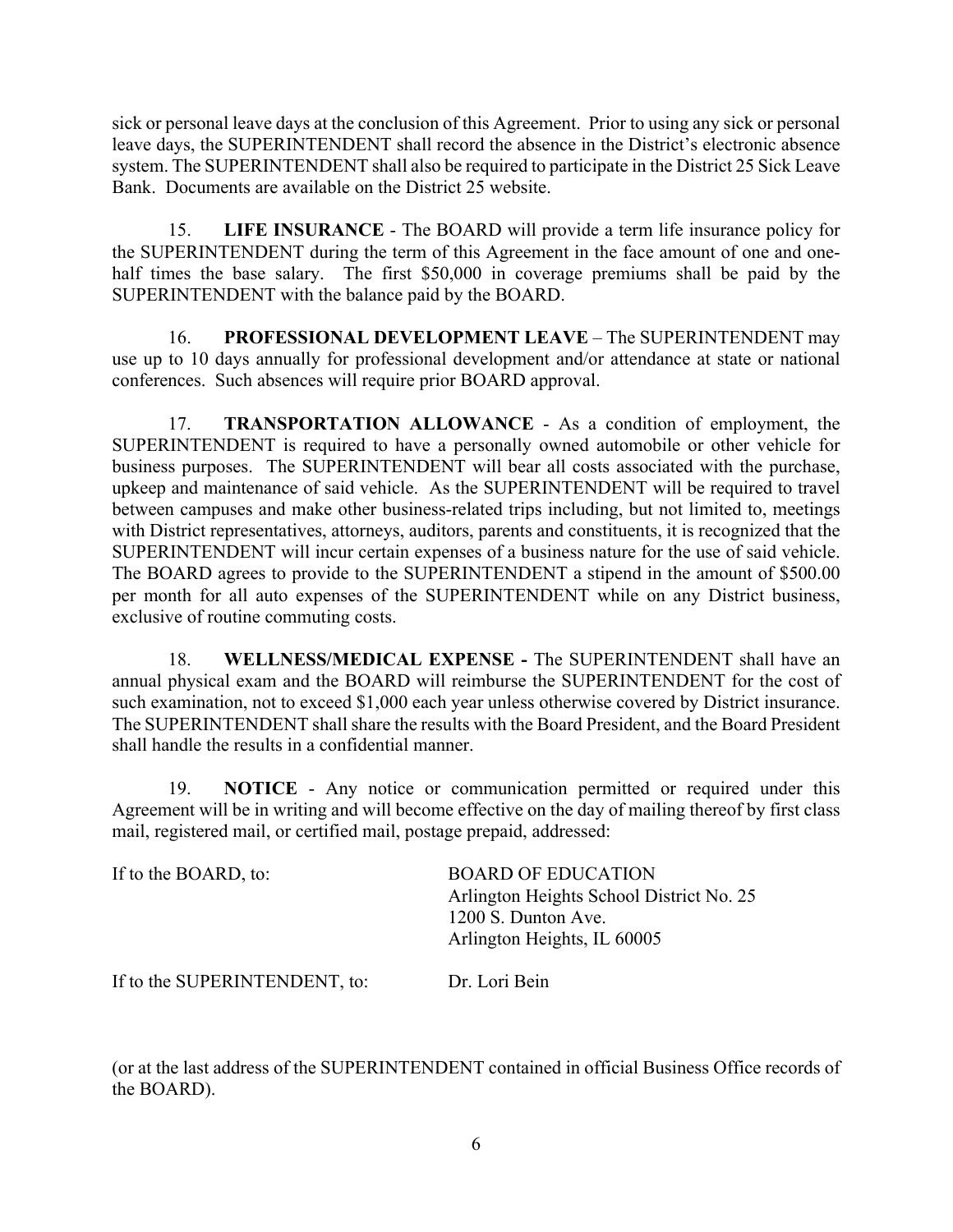20. **PROFESSIONAL LIABILITY** - The BOARD agrees that it will defend, hold harmless, and indemnify the SUPERINTENDENT from any and all demands, claims, suits, actions and legal proceedings brought against the SUPERINTENDENT in his/her individual capacity, or in his/her official capacity as agent and employee of the District provided the incident arose while the SUPERINTENDENT was acting within the scope of his/her employment and excluding intentional wrongful conduct and/or criminal litigation and such liability coverage as is beyond the authority of the BOARD to provide under state law. Except that, in no case, will individual BOARD members be considered personally liable for indemnifying the SUPERINTENDENT against such demands, claims, suits, actions and legal proceedings.

21. **BACKGROUND INVESTIGATION -** The BOARD is prohibited from knowingly employing a person who has been convicted of committing or attempting to commit certain criminal or drug offenses. If the required fingerprint-based criminal background investigation is not completed at the time this Agreement is signed, and the subsequent investigation report reveals that there has been a prohibited conviction, this Agreement will immediately become null and void.

22. **WAIVER OF TENURE** - By accepting the terms of this Agreement, the SUPERINTENDENT waives all rights of tenure granted under the *Illinois School Code* during the term of this Agreement.

# 23. **MISCELLANEOUS**

- A. This Agreement has been executed in Illinois, and will be governed in accordance with the laws of the State of Illinois in every respect.
- B. Section headings and numbers have been inserted for convenience of reference only, and if there will be any conflict between such headings or numbers and the text of this Agreement, the text will control.
- C. This Agreement may be executed in one or more counterparts, each of which will be considered an original, and all of which taken together will be considered one and the same instrument.
- D. This Agreement contains all the terms agreed upon by the parties with respect to the subject matter of this Agreement and supersedes all prior agreements, arrangements, and communications between the parties concerning such subject matter, whether oral or written.
- E. This Agreement will be binding upon and inure to the benefit of the SUPERINTENDENT, his/her successors, assigns, heirs, executors, and personal representatives, and will be binding upon, and inure to the benefit of the BOARD, its successors and assigns.
- F. Both parties have had the opportunity to seek the advice of counsel prior to entering into this Agreement.